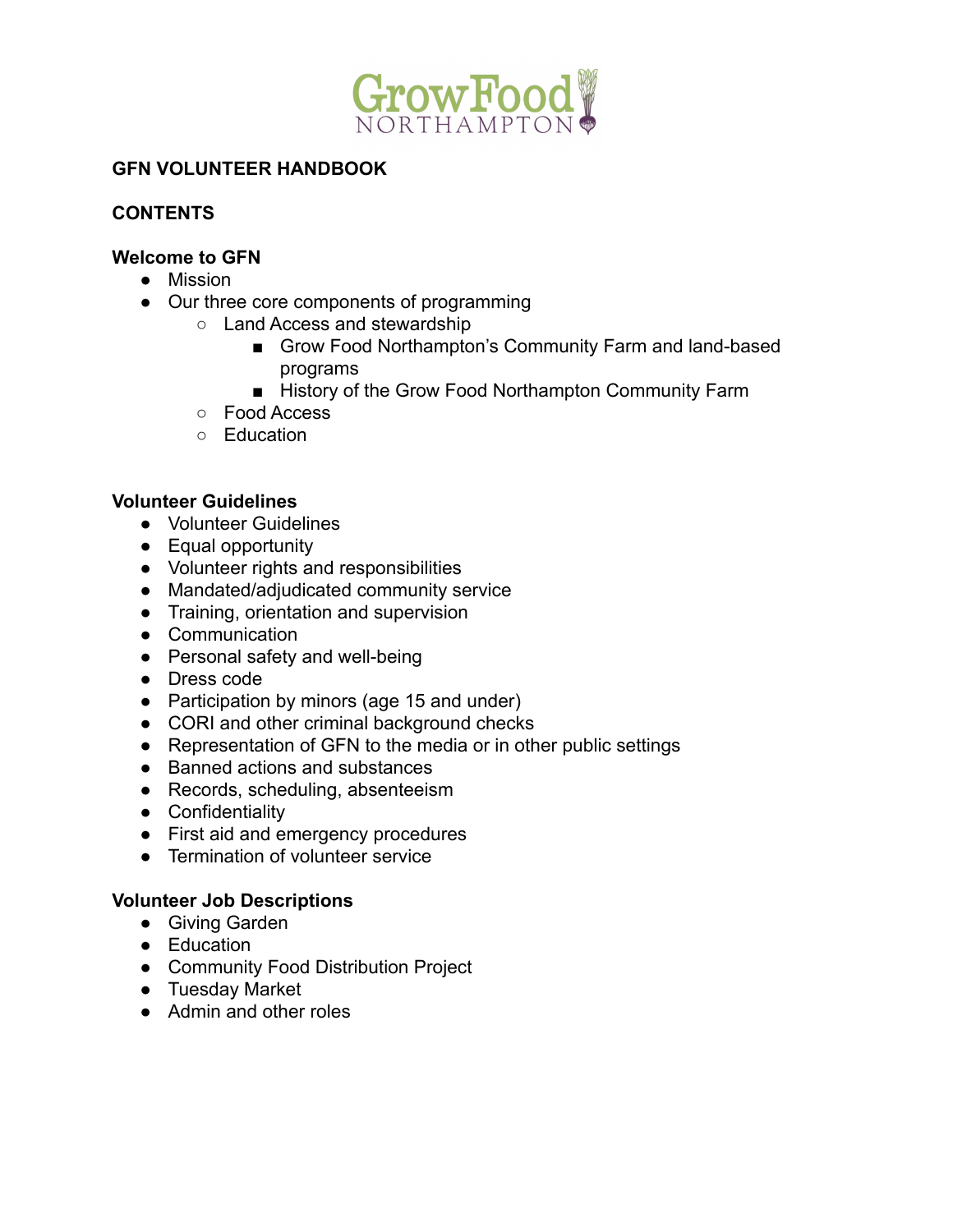#### **Welcome to Grow Food Northampton**

Grow Food Northampton's mission is to create a just and resilient local food system that nourishes our community and protects and enriches the earth. Our work focuses primarily on three core components; **land access and stewardship, food access, and education.**

#### **LAND ACCESS AND STEWARDSHIP**

We own and steward the **121-acre Grow Food Northampton Community Farm** where we:

- Lease low-cost farmland to ten farms, with four farms owned and operated by farmers of color, including a collective of 19 Somali Bantu refugee families; current farms include Crimson and Clover Farm (our Anchor Farm), Sawmill Herb Farm, Song Sparrow Farm, Joe Czajkowski Lakeside Organics, 2 Cents Homegrown, Ras Farm, Flowerwork Farm, Straw Hat Farm, New Family Community Farming Co-op, and Hill-Ross Homestead.
- Run a 333-plot organic Community Garden for over 400 community members, more than 50% of whom receive subsidized plots to grow food for themselves and their families;
- Operate a Giving Garden, used as a site for organic and regenerative gardening and farming education, that grows food annually for donation to local food pantries and community meal sites;
- Manage shared community beds that are farmed by Manna Community Kitchen and Star Light Center, two local organizations that support community members experiencing food insecurity;
- Grow many fruit and nut trees and brambles for community foraging, a pollinator habitat, and a medicine garden;
- Conduct collaborative research projects with academics and others on sustainable and climate resilience-enhancing agricultural practices; and
- Provide extensive land- and food-based educational programming for children and adults.

### **History of the Grow Food Northampton Community Farm**

Located on the fertile floodplains of the Mill River, our farmland consists of prime agricultural soils (Winooski and Pootatuck loam) and has been tilled continuously throughout Northampton's history, and for hundreds of years before that by the Nonotuck Indians that lived in the region.

In the 1840s, it was owned by the famous abolitionist community, the Northampton Association of Education and Industry, which grew diverse crops that sustained local heroes like Sojourner Truth and David Ruggles as they worked to fight slavery and gender inequality. They used the land to demonstrate that vital commodities like textiles and sugar could be produced economically without slave labor.

When an earthen dam breached on the nearby Mill River in 1874 sending 600 million gallons of water through Williamsburg, Skinnerville, and Leeds, much of the debris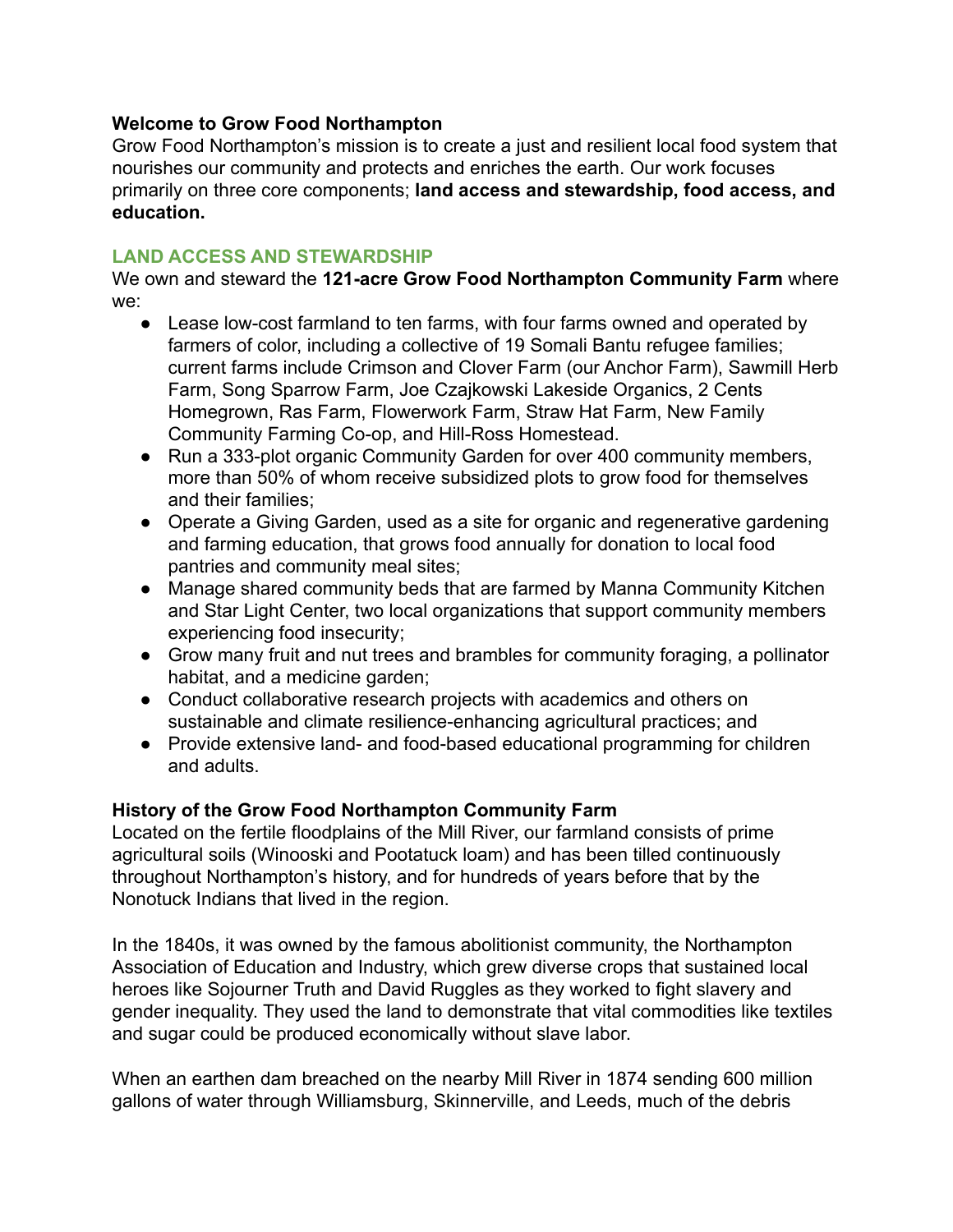carried by the flood (factories, homes, bridges, and river stone) was strewn on these farm fields, and occasionally artifacts still surface in community garden plots.

In 2009, a grassroots group of Northampton residents learned that the last two family farms within the city limits were going to be sold to developers for the building of expensive new homes. Over the next year, they organized, raised funds, and worked with the City and State to acquire the land. Grow Food Northampton incorporated as a nonprofit organization in 2011. This land is now protected in perpetuity as agricultural land.

### **FOOD ACCESS**

In collaboration with other local organizations and farms, and under the guidance of community members with lived experience of food insecurity, we conduct programs that provide access to locally grown fresh fruits and vegetables where people live, work, and visit. Beyond obvious barriers to accessing fresh local foods, such as a lack of adequate transportation, financial constraints, and inaccessible stores and farmstands, we work to understand and address the deeper systemic and structural barriers that prevent people from eating locally grown foods. We do this by:

- Conducting the Community Food Distribution Project that supports local farms by buying their produce and delivering it to community members experiencing food insecurity, while also conducting healthy food knowledge and nutrition programming;
- Conducting vibrant, award-winning year-round farmers markets that offer over 30 local farms and other food vendors a venue to connect directly with customers;
- Running a SNAP Match program to more than double the spending power of SNAP recipients on nutritious local farm products at our farmers markets;
- Offering free Community Supported Agriculture (CSA) shares to SNAP recipients so they can receive weekly farm-fresh vegetables from Crimson and Clover, the "anchor farm" on the Grow Food Northampton Community Farm; and
- Ensuring that all of our food access programming is guided and steered by our Food Access Advisory Committee and Participant-Staffers, individuals with lived experience of food insecurity.

### **EDUCATION**

- **●** Our Grow Food Kids program provides farm & food education to Northampton and Easthampton public school students on the Grow Food Northampton Community Farm and in the classroom;
- Using a food justice lens, we conduct classroom-based food system-related educational programs for middle- and high school-aged students on a wide variety of topics, as well as guided internships and independent studies with individuals students interested in doing a deeper dive into food systems topics;
- **●** We offer farm-based educational programming for kids and adults on organic and regenerative gardening and farming; agricultural practices to enhance climate resilience, and so many other topics.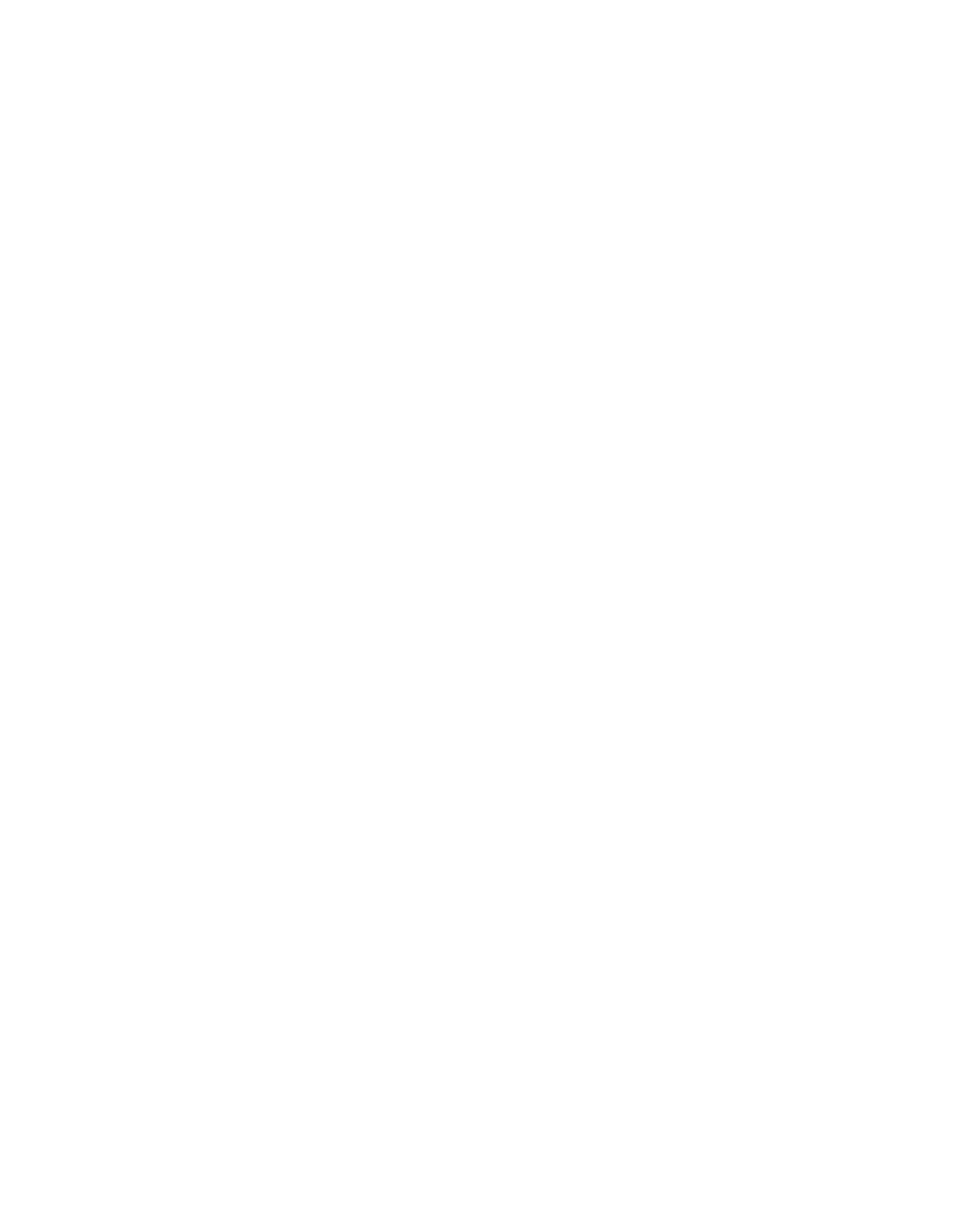# **VOLUNTEER GUIDELINES**

### **Definition of volunteer**

A "volunteer"' is anyone who without compensation or expectation of compensation (beyond reimbursement) performs a task at the direction of and on behalf of Grow Food Northampton (GFN). A volunteer must be officially accepted and enrolled by GFN prior to performance of the task. Unless specifically stated, volunteers shall not be considered as "employees" of the organization. Individuals working with GFN as interns or work study students are covered by GFN personnel policies and are not considered to be volunteers. Separate policies exist for members of GFN's Board of Directors.

### **Equal opportunity**

- GFN does not discriminate against any volunteer or volunteer applicant because of age, race, color, creed, religion, gender expression, sexual orientation, disability, or national origin.
- Volunteers who engage in behaviors, attitudes or language that are oppressive to other members of our community will be dismissed.

### **Volunteer rights and responsibilities**

Volunteers are a valuable resource to GFN and will be accountable to volunteer guidelines and to the mission, goals and procedures of GFN. Volunteers have the right to be

- Given meaningful assignments
- Treated as equal co-workers
- Offered effective training, orientation and supervision
- Recognized for work done

### **Mandated/adjudicated community service**

- GFN will review applications for supervision of school or community mandated or court adjudicated community service on a case-by-case basis.
- We will make decisions based on capacity to provide adequate supervision, and demonstration by the applicant of their intention to fully meet their obligations.

### **Training, orientation and supervision**

- Volunteers should complete training and orientation specific to their area of work.
- Volunteers may be supervised by GFN staff or other GFN volunteers.

# **Communication**

- Volunteers must read regular email communications about volunteer service with GFN.
- Volunteers are encouraged to provide feedback about their volunteer service in a responsible and respectful manner, starting with their volunteer supervisor.

### **Personal safety and well-being.** All volunteer opportunities have some inherent risk.

● GFN will accurately assess and describe the capabilities needed to complete each task.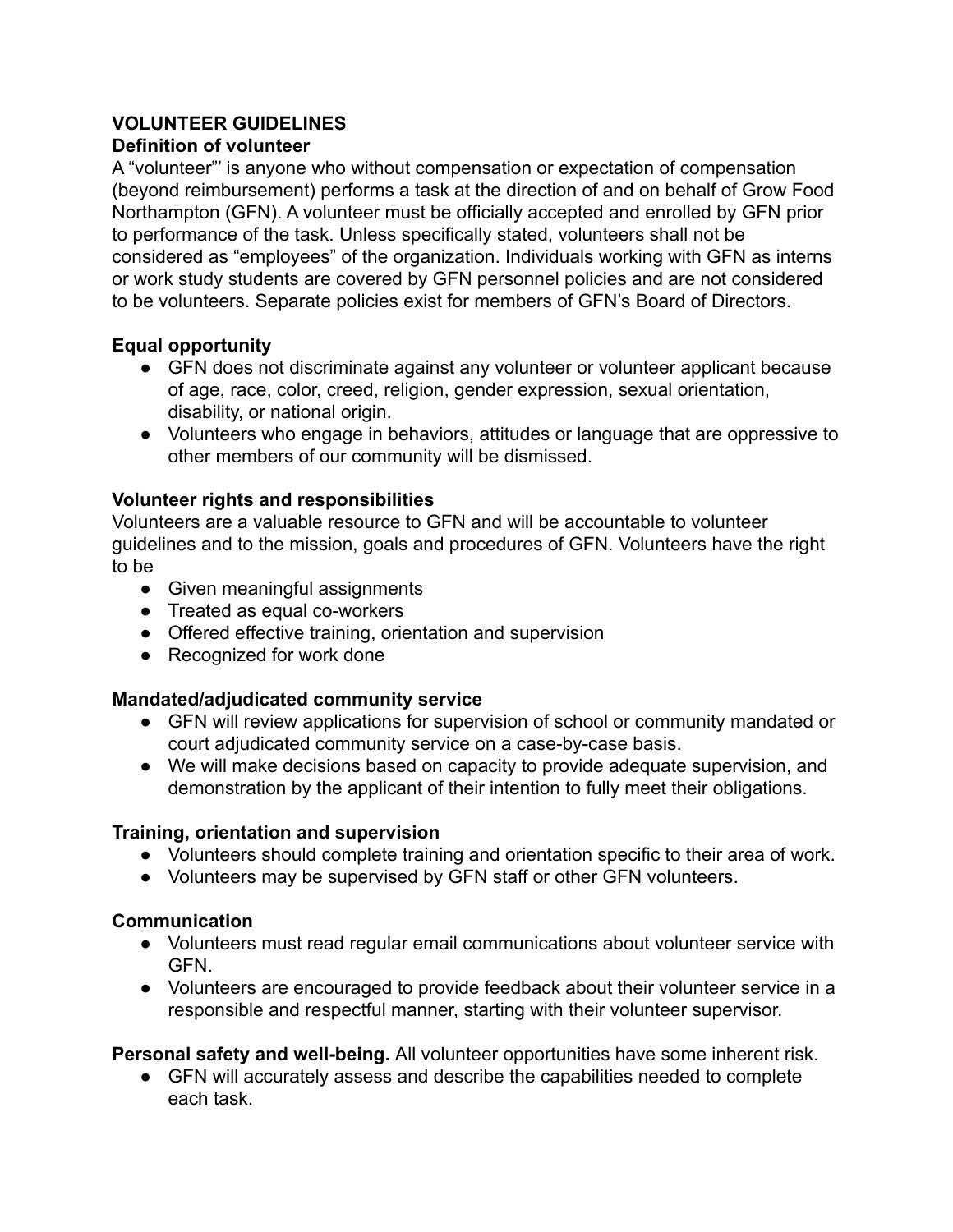- GFN volunteers are expected to work in a manner that fosters personal safety and promotes the safety and well-being of others.
- Volunteers should be clear about the skills and limitations they bring to any task, and take personal responsibility to opt out of tasks that are beyond their capabilities.
- Volunteers should not report to their shifts if they feel ill or have been injured, or if they have been exposed to illness that could spread to others.

### **Dress code**

- GFN will accurately describe clothing requirements for each task to promote personal safety and well-being.
- Volunteers should expect to dress appropriately for the tasks involved, weather, and other relevant conditions.
- Volunteer attire should respect the mission and values of GFN in the community.

# **Participation by minors**

- Minors aged 15 and under may participate as volunteers at GFN after review by appropriate staff.
- Minors aged 15 and under must be accompanied by a parent or quardian, teacher, youth leader or other adult with recognized authority over them.
- Minors aged 16-17 may volunteer with written, signed permission of parents or guardians who are not required to be present while they volunteer.
- Minors must present a hold-harmless waiver of liability signed by a parent or legal guardian before beginning to volunteer with GFN.

# **CORI and other criminal background checks**

• GFN will require CORI and other relevant criminal background checks as needed.

# **Representation of GFN to the media or in other public settings**

- Unless specifically authorized by GFN staff or board, volunteers are not authorized to represent GFN to the media or the larger community.
- Media requests to speak on behalf of GFN should be referred to appropriate GFN staff.

#### **Banned actions and substances. Our goal is to maintain a safe, healthy, organic work environment. To that end:**

- Physical or verbal violence of any kind will not be tolerated.
- Use of substances that may impair volunteer safety and the health and safety of others is not allowed. This includes drugs and alcohol, tobacco products, and vaping.
- Weapons of any kind are not allowed at GFN work sites, and use of tools or other items as weapons is not tolerated.
- Please refrain from wearing artificially scented products and clothing at GFN worksites.